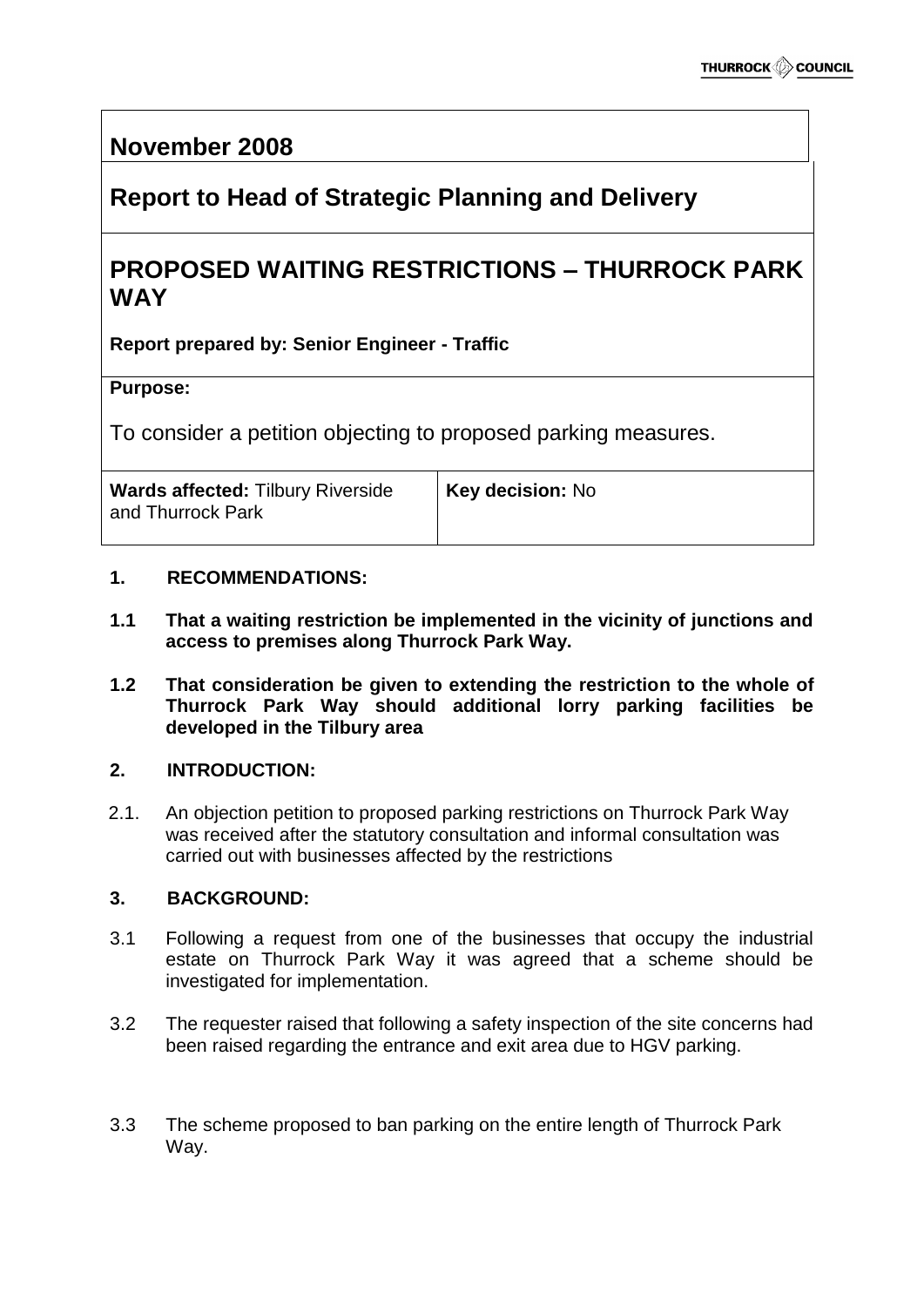3.4 An objection petition to the scheme was received with over 400 signatures. The lead petitioners main objection is that the new restriction will affect their roadside food catering business that services the industrial estate. Petitioners gave no addresses, which suggests that they may have been patrons of the roadside facility on question.

## **4. ISSUES AND/OR OPTIONS:**

- 4.1 This matter has been deferred pending the outcome of the HGV Parking working group of Members. The Working Group is keen to implement a Boroughwide restriction on lorry parking on local roads, subject to the provision of sufficient levels of secure parking for HGVs.
- 4.2 In the light of this, and considering the views of both applicant (local business) and appellant (via the petition) it is recommended that waiting restrictions be implemented in the vicinity of junctions and at access to business premises along Thurrock Park Way. This will not remove all of the HGV parking on this road but should appease both parties.
- 4.3 Should sufficient secure HGV parking be developed in the Tilbury area it is recommended that consideration be given to restricting the whole length of Thurrock Park Way in accordance with the wider aspirations of the HGV Parking Members working group.

## **5. IMPACT ON CORPORATE PRIORITIES:**

5.1. These actions accord with the Council priorities to create a safer environment.

## **RELEVANT POLICIES**

Emerging recommendations from Thurrock Council HGV Parking working group

## **FINANCIAL IMPLICATIONS**

The works would be funded from within the 2008/09 Parking Restrictions Budget.

## **LEGAL IMPLICATIONS**

There is a requirement to advertise by way of advertising a public notice and seal a Traffic Regulation Order.

## **OTHER IMPLICATIONS**

- None

**BACKGROUND PAPERS**

Contact: Les Burns